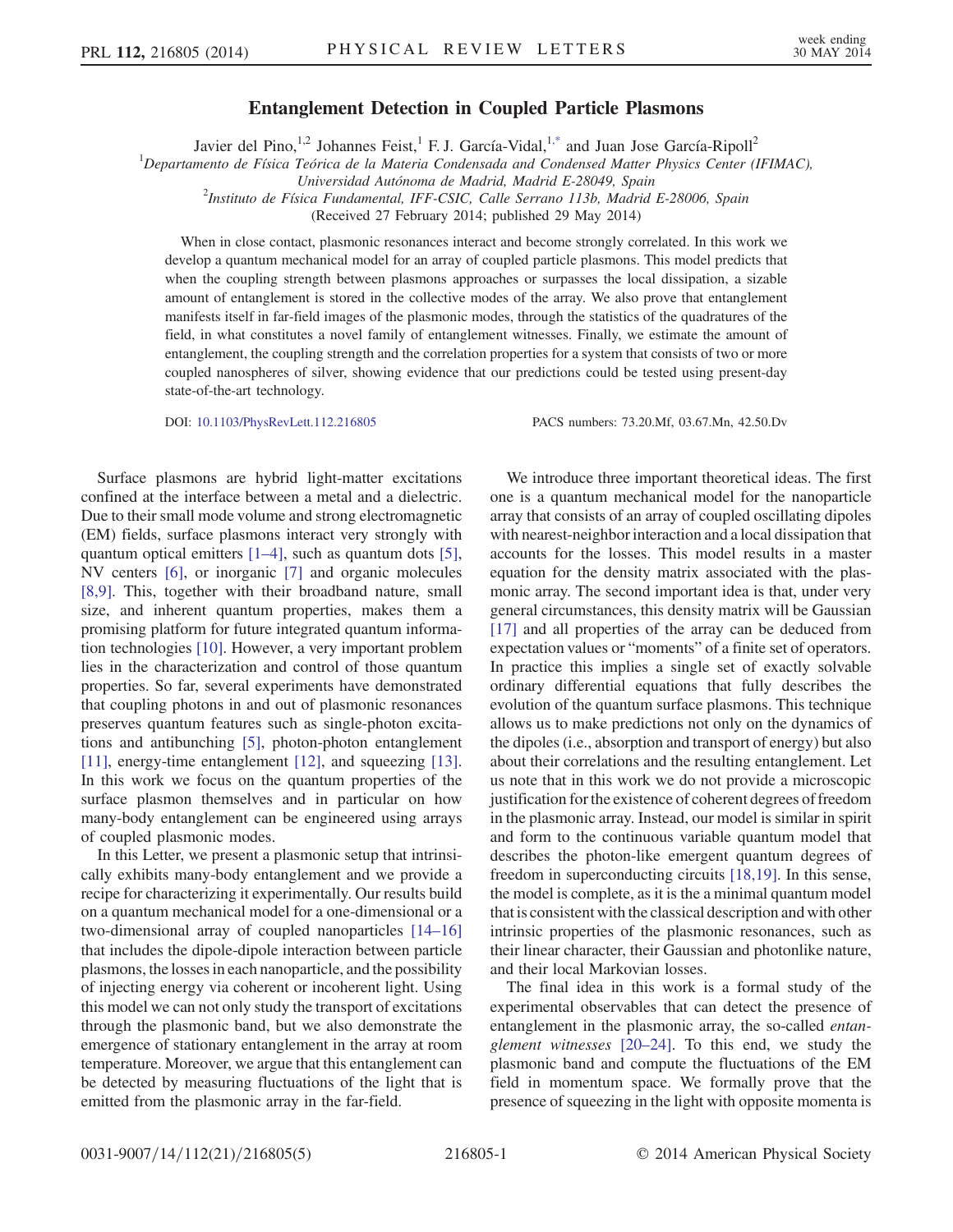a signature of entanglement. From an experimental point of view, this implies that by measuring the far-field light emitted from the structure and studying its quantum fluctuations [cf. Fig. [1](#page-1-0)], the amount of entanglement that is present in the plasmonic array can be quantified. This general result is valid even when the Gaussian assumption or our underlying quantum model breaks down.

We model our coupled particle plasmons as a set of N oscillating dipoles forming a linear one-dimensional array, which interact through nearest-neighbor dipole coupling and may be subject to external driving [\[25\]](#page-4-14). The Hamiltonian reads  $(h = 1)$ 

$$
H = \sum_{n=1}^{N} \frac{\omega}{2} (p_n^2 + x_n^2) + \sum_{\langle n,m \rangle} g x_n x_m + \sum_{n=1}^{N} f_n(t) x_n, \quad (1)
$$

where  $f_n(t)$  is a driving force,  $x_n$  is the dipole moment of the particle plasmon and  $p_n$  its associated canonical momentum.  $g$  is the coupling strength between neighboring sites,  $\langle n, m \rangle$ , which are separated by a distance Λ.

We introduce local dissipation by means of a master equation to describe the evolution of the quantum state or density matrix,  $\rho$ . This equation groups all plasmonic losses in a single parameter,  $\gamma$ , which comprises all decoherence and dephasing processes due to coupling to phonons, defects, and free-space photons and/or to electron-electron scattering events, and reads

<span id="page-1-0"></span>

FIG. 1 (color online). An array of interacting nanoparticles gives rise to a set of coupled plasmonic modes. The far-field emission of these modes is collected by a lens. By correlating the properties of the light at different points in the focal plane, we get information about the multipartite entanglement.

$$
\partial_t \rho = -\frac{i}{\hbar} [H, \rho] + \sum_{n=1}^N \frac{\gamma}{2} (2a_n \rho a_n^{\dagger} - a_n^{\dagger} a_n \rho - \rho a_n^{\dagger} a_n), \quad (2)
$$

where  $a_n = \frac{1}{\sqrt{2}}(x_n + ip_n)$  are the Fock operators that diagonalize each individual harmonic oscillator diagonalize each individual harmonic oscillator.

Due to the quadratic nature of the problem, we can assume that the ground state of the array is Gaussian [\[17\]](#page-4-11), as is usually done in linear optics. This implies that the density matrix  $\rho$  can be reconstructed from the expectation values,  $\langle O \rangle$ =tr $(O \rho)$ , of the operators  $O \in \{x_n, p_n, x_n, x_m\}$  $p_n p_m$ ,  $x_n p_m$ . Moreover, the evolution equations for these "moments" form a closed set of first order differential equations that can be exactly solved, as described in detail in Sec. I of the Supplemental Material [\[26\].](#page-4-15) Let us start with the first moment equations, which describe the dynamics of the effective dipoles  $d_n = \langle x_n \rangle$ . It is straightforward to find a set of coupled driven classical harmonic oscillators subject to friction,

$$
\ddot{d}_n = -\left(\omega^2 + \frac{\gamma^2}{4}\right)d_n - 2\omega g \sum_l d_l - \gamma \dot{d}_n + \omega f_n, \quad (3)
$$

where the sum over  $l$  is over nearest neighbors of  $n$ . This is a classical model that has already been used to describe a particle plasmon array [\[27\]](#page-4-16) and shows the compatibility of our master equation with earlier theoretical studies. In particular, our equations must describe the transport of excitations and absorption of energy by the plasmonic array. In fact, we can use the available experimental results to extract quantitative information about the three parameters  $q$ ,  $\omega$ , and  $\gamma$ , which characterize our modeling.

Regarding transport, let us assume a coherent driving on the first site,  $f_1(t) \sim \sin(\nu t)$ , and study the asymptotic state of the dipoles as a function of the distance. From this calculation we can extract a propagation length,  $\xi$ , defined as

$$
\xi = \frac{\sum_{n=1}^{N} n\Lambda |\langle x_n \rangle|}{\sum_{n=1}^{N} |\langle x_n \rangle|}.
$$
 (4)

For the case of a very long chain, this propagation length would determine the exponential decay of the plasmon population,  $\langle x_n \rangle \sim e^{-n\Lambda/\xi}$ . In Fig. [2\(a\)](#page-2-0) we show the propagation length in units of particle spacing,  $\xi/\Lambda$ , obtained numerically for a chain of  $N = 20$  oscillators, as a function of the coupling strength  $q$  and plasmonic loss γ, under quasiresonant driving ( $ν = 0.99ω$ ). Dissipation leads to a finite propagation length, which grows with  $g$  and diverges at the critical point  $g/\omega=1/2$ ,  $\gamma=0$ , where the current model becomes unphysical.

While the first order moments reproduce predictions of the classical theory, the second order moments contain information about the non-classicality of the many-body particle plasmon state. In particular, the matrix of second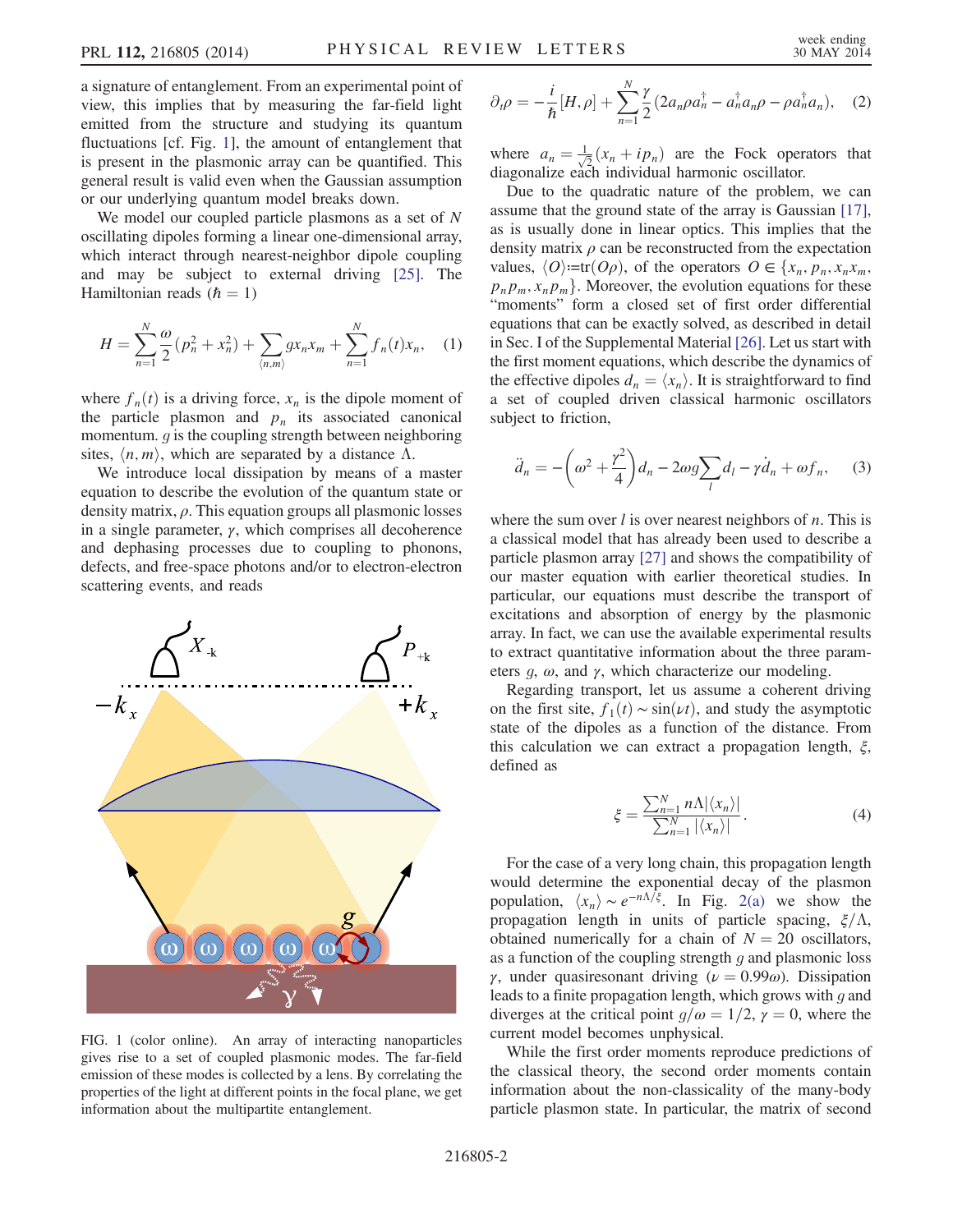order correlations, or covariance matrix, can also be exactly computed (see section I of the Supplemental Material [\[26\]\)](#page-4-15) and used to quantify the amount of entanglement present in the plasmonic array. It is given by

$$
\sigma_{i,j} = \frac{1}{2} \{ \langle R_i R_j \rangle - \langle R_i \rangle \langle R_j \rangle \},\tag{5}
$$

where  $\mathbf{R}^T = (x_1, \ldots, x_L, p_1, \ldots, p_L)$  is a vector that groups all positions and momenta. As is demonstrated explicitly in the Supplemental Material [\[26\],](#page-4-15) the covariance matrix is independent of  $f_n(t)$ , whose role is merely to displace the different oscillator modes without affecting entanglement.

Let us consider a bipartition of the plasmonic array into two subarrays, A and B. It is clear that the covariance matrix can be split into boxes that group the operators of one or the other array,

$$
\sigma = \begin{pmatrix} \sigma_{AA} & \sigma_{AB} \\ \sigma_{BA} & \sigma_{BB} \end{pmatrix}, \tag{6}
$$

together with some off-diagonal terms,  $\{\sigma_{AB}, \sigma_{BA}\}\$  that imply some correlation (quantum or classical) between the two arrays. In order to quantify purely quantum correla-tions, we compute the so called negativity [\[17\],](#page-4-11)  $E_N[\sigma; A, B]$ . A value of  $E_N[\sigma; A, B]$  above zero means that the plasmonic array is entangled at least with respect to this bipartition. Subsequent application of this criterion to different partitions of the array can be used to ensure true multipartite entanglement.

The results of this calculation are shown in Fig. [2\(b\)](#page-2-0) for a one-dimensional array of 20 nanoparticles divided into two blocks of 10 consecutive particles. We plot the negativity as a function of the coupling strength  $g$  and the plasmonic loss  $γ$ . We have checked that, for this range of parameters, this negativity rapidly converges to its asymptotic value for  $N \rightarrow \infty$  and the results presented here for  $N = 20$  are indistinguishable from those obtained in that limit. As expected, entanglement grows with  $q$  and becomes maximum at the critical point  $q = \omega/2$ ,  $\gamma = 0$ , where the propagation length diverges. The effect of dissipation is to decrease the entanglement, which remains sizable for moderate coupling strengths,  $q \approx \gamma$ .

Unfortunately, the negativity is not an observable. It may be estimated from the full covariance matrix if a sufficiently accurate reconstruction of this matrix is available, but this is an experimentally daunting task. It would therefore be interesting to have an experimental criterion that allows the detection of entanglement in the plasmonic chain with the least number of measurements, while being robust to noise and imperfections.

For this task we suggest what is called an entanglement witness  $[20-24]$  $[20-24]$ . A witness is an observable W such that when its expectation value  $\langle W \rangle = \text{Tr}(W\rho)$  becomes negative, we can positively assure that the state  $\rho$  is not separable. There are several such entanglement criteria in the literature of quantum optics. One of them is the socalled Duan criterion for detecting two-mode squeezing [\[28\]](#page-4-17), which was later extended by Hyllus and Eisert [\[29\]](#page-4-18) to include multipartite entanglement. In this work we develop a very general but simpler version of this last protocol.

**Theorem:** Let us take two vectors  $\mathbf{u}_1$  and  $\mathbf{u}_2$  which satisfy the following conditions: (i) they are normalized,  $||\mathbf{u}_i|| = 1$ , (ii) have the same modulus element-wise  $(|u_{1,i}| = |u_{2,i}|)$ , and (iii) they define two pairs of canonical variables,

$$
X_k = \sum_{j=1}^L u_{k,j} x_j
$$
, and  $P_k = \sum_{j=1}^L u_{k,j} p_j$ . (7)

If the two opposite quadratures are squeezed,

$$
\langle \Delta X_1^2 \rangle + \langle \Delta P_2^2 \rangle < 1,\tag{8}
$$

then the state is entangled. The demonstration of this theorem is presented in the Supplemental Material, Sec. II [\[26\].](#page-4-15)

While the conditions (i)–(ii) might seem rather artificial, they can be satisfied by the normal modes of the plasmonic

<span id="page-2-0"></span>

FIG. 2 (color online). (a) Average propagation length (in units of  $\Lambda$ ) in the one-dimensional chain of  $N = 20$  nanoparticles versus coupling strength, g, and local dissipation, γ. (b) Entanglement in the chain measured by the logarithmic negativity. (c) Entanglement witness in momentum space.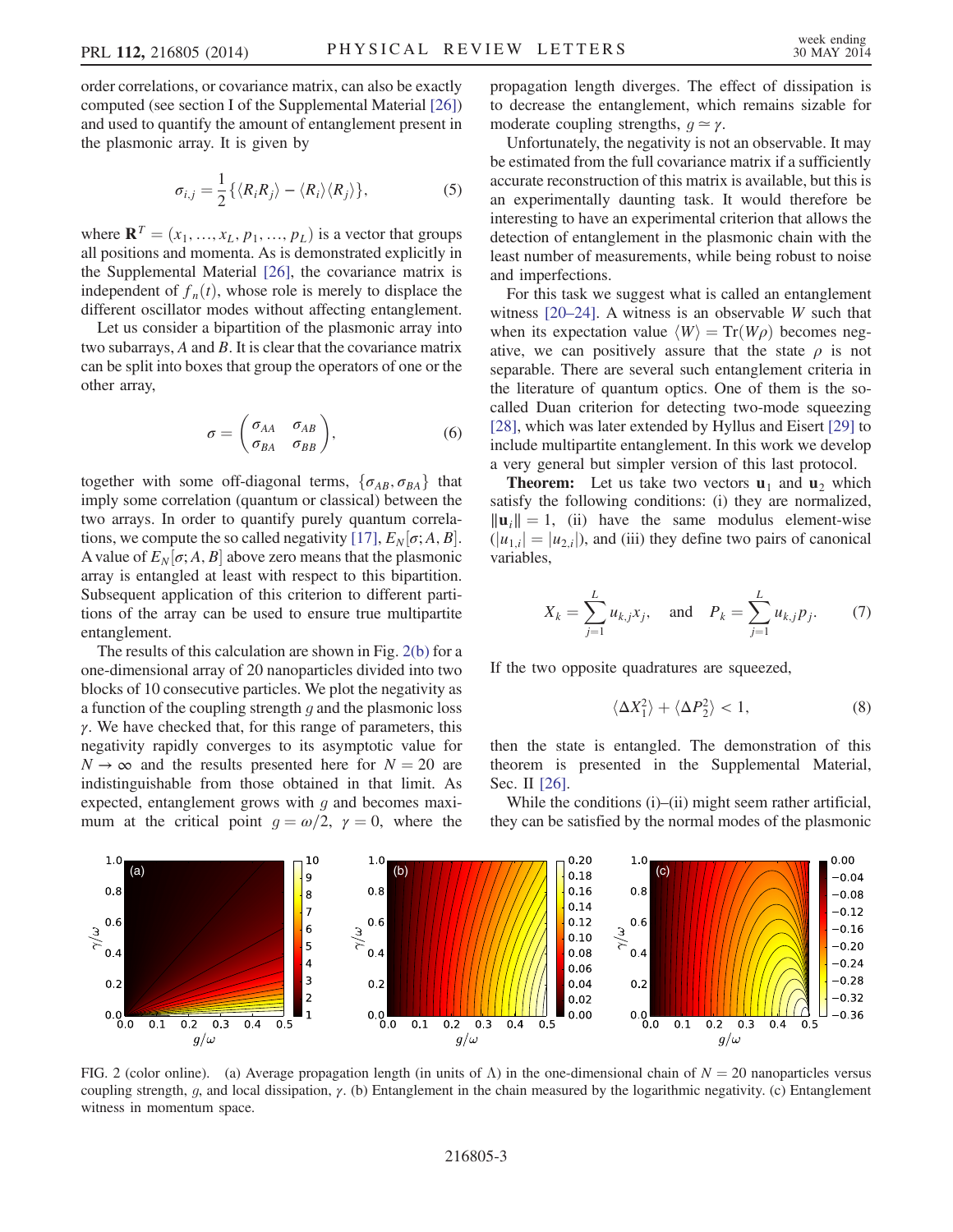array. The undriven part of Hamiltonian (1) can be diagonalized using normal modes  $\{X_k, P_k\}$  (see details in Sec. III of the Supplemental Material [\[26\]](#page-4-15)),

$$
H_0 = \sum_k \frac{\omega}{2} (P_k^2 + \lambda_k X_k^2),\tag{9}
$$

where k represents the quantized momentum,  $k =$  $\pi j/[(N+1)\Lambda]$  with j running from 1 to N. The magnitude  $\lambda_k = 1 + 2(g/\omega) \cos k\Lambda$  determines the plasmonic dispersion band,  $\omega_k = \omega \sqrt{\lambda_k}$ .<br>Therefore in the case of

Therefore, in the case of a one-dimensional linear chain (corresponding to open boundary conditions) and for a very large number of nanoparticles,  $\mathbf{u}_1$  and  $\mathbf{u}_2$  of the theorem could be the wave functions associated to two eigenmodes with opposite momenta  $(k, k') = (k, \pi/\Lambda - k)$ , which are equal in modulus and only differ in the fact that one has equal in modulus and only differ in the fact that one has alternating signs and the other does not,  $u_{1,j} = (-1)^j u_{2,j}$ .<br>From a practical point of view this means that we can From a practical point of view, this means that we can detect entanglement by looking for squeezing among states with momenta k and  $(\pi/\Lambda - k)$ . In other words, we can define our entanglement witness,

$$
W_k := \min\{0, \langle \Delta X_k^2 \rangle + \langle \Delta P_{\pi/\Lambda - k}^2 \rangle - 1\},\qquad(10)
$$

so that  $W_k < 0$  implies entanglement. For the particular case  $k = 0$ , i.e., the extrema of the dispersion band, we can find an analytical expression for the entanglement witness for  $N \to \infty$  (see details in Sec. III of the Supplemental Material [\[26\]\)](#page-4-15),

$$
W_0 = \frac{(2g/\omega)(2g/\omega - 1)}{\gamma^2/\omega^2 + 4(1 - 2g/\omega)} - \frac{2g/\omega}{\gamma^2/\omega^2 + 4(1 + 2g/\omega)}.
$$
\n(11)

Figure [2\(c\)](#page-2-0) presents the numerical results corresponding to  $W_0$ . As is shown in the plot, the growth of the witness follows the same trend as that of the negativity, hence providing the same amount of information.

In what follows we describe how this entanglement could be measured using present-day state-of-the-art technology. Squeezing in the plasmonic band is related to entanglement, and the same applies to far-field images of the lattice. The light emitted by the plasmons maps the quadratures in the collective variables  $\{X_k, P_k\}$  onto the equivalent variables of the field propagating along directions  $\pm k$ . This light can be collected by a large aperture<br>lens so that each value of the momentum is manned to a lens, so that each value of the momentum is mapped to a different point on the focal plane of the lens, as sketched in Fig. [1.](#page-1-0) Selecting the photons with the appropriate momenta, we can perform homodyne detection [\[17,30\]](#page-4-11) to measure the quadratures and recover the value of  $W_k$  mentioned above. Moreover, two important features make this a very useful protocol. The first one is that our choice of witness (i.e., momentum pairs) is not relevant, as we get similar results for other values of the momentum. This is a signature that the state is indeed many-body entangled. The second one is that while we have estimated  $W_k$  using Gaussian states, the entanglement witness is valid for any physical state. In other words, measuring  $W_k$  detects entanglement irrespectively of the underlying physical model.

The proposed measurements could be realized using different types of coupled plasmonic modes. One interesting possibility is provided by already existing setups with gold or silver nanoparticles [\[14,15\]](#page-4-10). Earlier experiments with such nanoparticles revealed short propagation lengths, discouraging the use of such arrays for the transport of quantum information. However, in Fig. [2](#page-2-0) it can be appreciated that, while the plasmon propagation length is related to the coupling strength and local loss, there can be a non-zero amount of entanglement even when the surface plasmons do not propagate efficiently. As an example and to provide a quantitative and realistic estimation, we have calculated the EM coupling between two silver nanospheres of radii  $R = 25$  nm and separated by a distance of 2 nm. As shown in Fig. [3,](#page-3-0) we obtain a coupling strength of around  $g/\omega \approx 0.15$ . From the absorption spectrum of a single nanoparticle, we can also extract a value for the loss coefficient,  $\gamma/\omega \approx 0.08$ . These two values for q and  $\gamma$  are fully compatible with earlier works studying larger arrays [\[31\]](#page-4-19). For this coupling and the associated plasmonic loss, we expect a measurable amount of squeezing, 12% [see Fig. [2\(c\)\]](#page-2-0), which would be a conclusive evidence of manybody entanglement within the plasmonic array.

Summing up, in this work we have studied a quantum model for an array of particle plasmons. The model, which

<span id="page-3-0"></span>

FIG. 3 (color online). Absorption versus frequency for a single silver nanosphere (red line) and a dimer (blue line). In these calculations the radii of the nanoparticles is set to  $R = 25$  nm whereas the separation between nanoparticles in the dimer case is 2 nm. The dashed grey line represents a Lorentzian fit to the absorption spectrum of the single nanosphere that is used to estimate γ.